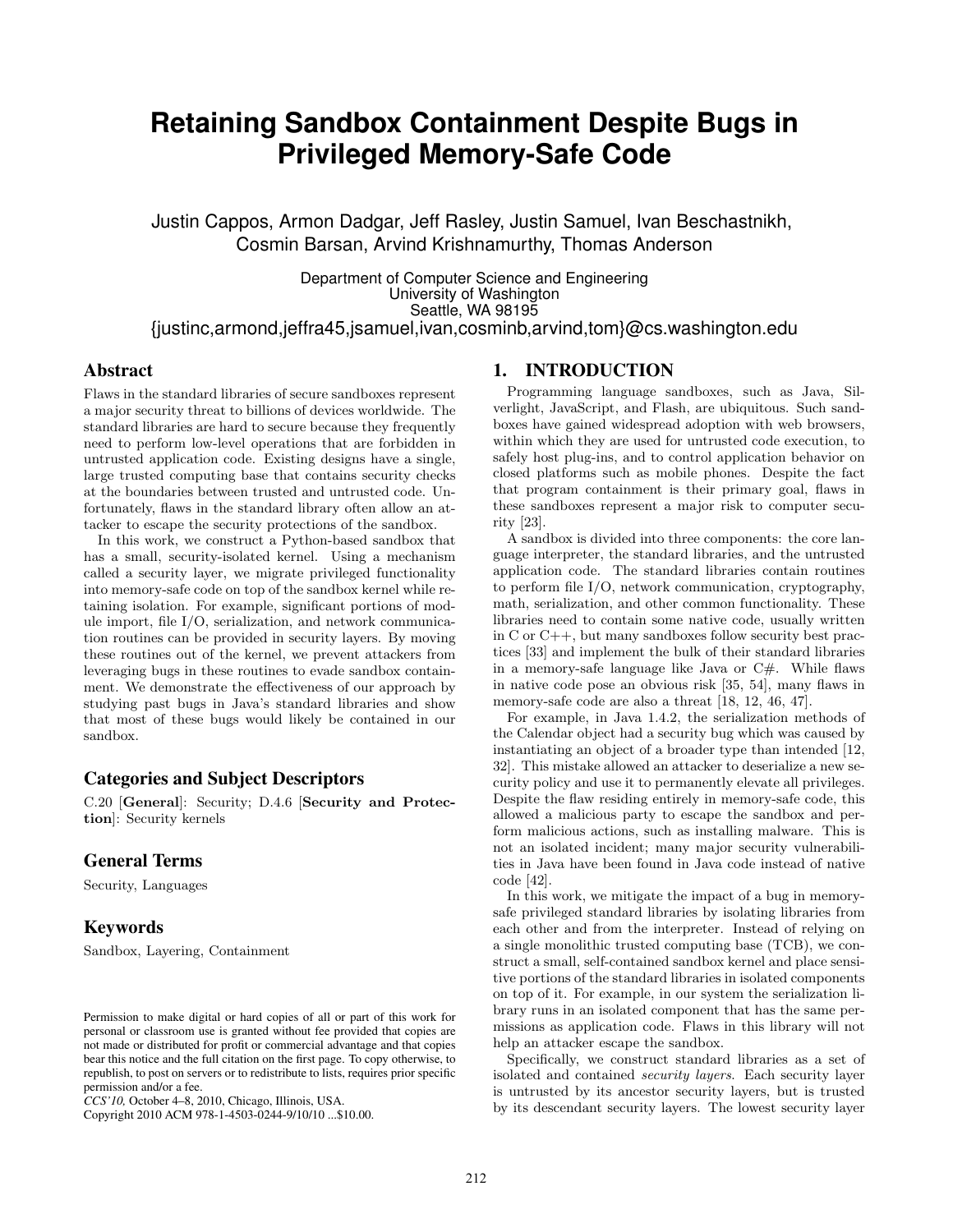(with no ancestors) is called the sandbox kernel and is the only portion of the libraries where a flaw may allow an attacker to escape the sandbox. At a high level, security layers are similar to well-tested layering techniques used in prior systems [19, 31]. This technique, however, has not generally been used in widely used web-based execution environments. In the development of our sandbox, we created a language called Repy, which is a subset of Python version 2.5.4. Repy provides isolation restrictions which are similar to an object-capability language. In addition to the usual restrictions imposed by an object-capability language, the boundary between two security layers is monitored by an encasement library, which verifies interface semantics at runtime. This verification prevents capability leaks and minimizes the risk of time-of-check-to-time-of-use (TOCTTOU) bugs. As a result, security layers provide similar protection to separate processes that communicate using remote procedure calls (RPC). However, the performance of a security layer call is significantly better than a local RPC invocation.

The contributions of this work are as follows:

- We design and implement an appropriate set of abstractions for constructing strong, yet flexible security layers.
- We identify functionality that can be migrated out of the kernel into higher security layers, thus reducing the security impact of a bug in the sandbox code.
- We describe how a security layer is a natural mechanism for adding customized security policies that are transparent to an application.
- We evaluate the security and performance implications of using security layers and discuss limitations and optimizations.

The remainder of this paper is organized as follows. Section 2 illustrates flaws and limitations of the standard library implementations in existing sandboxes in more detail. In Section 3, we discuss the goals of our system and give a brief overview of the architecture. Section 4 discusses the construction of security layer functionality. Following this, Section 5 describes how the functionality in standard libraries is divided between the sandbox kernel and security layers. In Section 6, we present different applications for security layers based on our experience with a live deployment. We evaluate the performance of our security layer implementation in Section 7. Relevant prior work is discussed in Section 8, and Section 9 concludes. Appendix A details the Repy language that underlies this work.

#### 2. BACKGROUND

In this section, we describe our threat model and examine the popular Java sandbox execution environment in detail. Our sandbox environment is constructed on top of Python and thus is not directly comparable to Java. However, it is useful to motivate the construction of a new sandbox by examining the techniques other sandboxes use to isolate privileged standard library code. As Java's primary implementation is open source, we examine it in detail. Further, we also found that Silverlight, and its open source implementation Moonlight, possess similar features including a single, large TCB. Our work does not address faults in JavaScript, Adobe Flash, or Google Native Client since their standard library implementations are not memory-safe.



Figure 1: Java's architecture, especially the standard libraries and their relationship to its single TCB. There is no clearly defined boundary between the privileged and untrusted portions of the standard libraries. Dotted lines indicate possible callpaths from user code into the TCB. From left to right: (1) user code may directly call privileged library code in the TCB; (2) user code may call unprivileged library code which may then call into the TCB; (3) user calls may be subject to security policy, as determined by the invoked standard library code in the TCB.

#### 2.1 Threat Model

A process has a set of privileges provided by the operating system, usually exposed as system calls. The primary security goal of a sandbox is to restrict a program to some subset of privileges, usually by exposing a set of functions that mediate access to the underlying operating system privileges. The attacker's goal is to obtain access to privileges that were not intentionally exposed by the sandbox, thus escaping the sandbox.

To attack a sandbox, we assume an attacker may run multiple programs in different sandboxes on the same machine. In addition, the attacker may use multiple threads to modify visible state or issue concurrent requests in an attempt to trigger a race condition. An attacker may submit arbitrary code for execution and may pass data of any type the interpreter allows to any visible calls. Once the code begins executing, the attacker's program can manipulate any object in its namespace in any way that the interpreter allows.

Given the large amount of code in the standard library for each sandbox, we assume that an attacker may have knowledge of flaws in this code. Our goal is to prevent bugs in this code from allowing an attacker to escape the sandbox.

# 2.2 Learning from Java

Java developers implemented various security mechanisms to allow the Java Virtual Machine (JVM) to be run as a secure sandbox. For instance, Java code cannot perform unsafe operations, such as modifying arbitrary memory locations, due to restrictions placed on it by the Bytecode Verifier [41] and the JVM. Java programs can, if allowed, call directly into native C code, which may perform unsafe operations, such as call system calls and modify arbitrary memory locations, on their behalf. To provide isolation, Java does not grant untrusted code with unmediated access to native C code. Instead, the sandboxed code is typically allowed to call some subset of the pre-existing native code that is part of the standard libraries. Sensitive native functions are often scoped to be less than public, and access to them is mediated by public Java wrapper functions. Such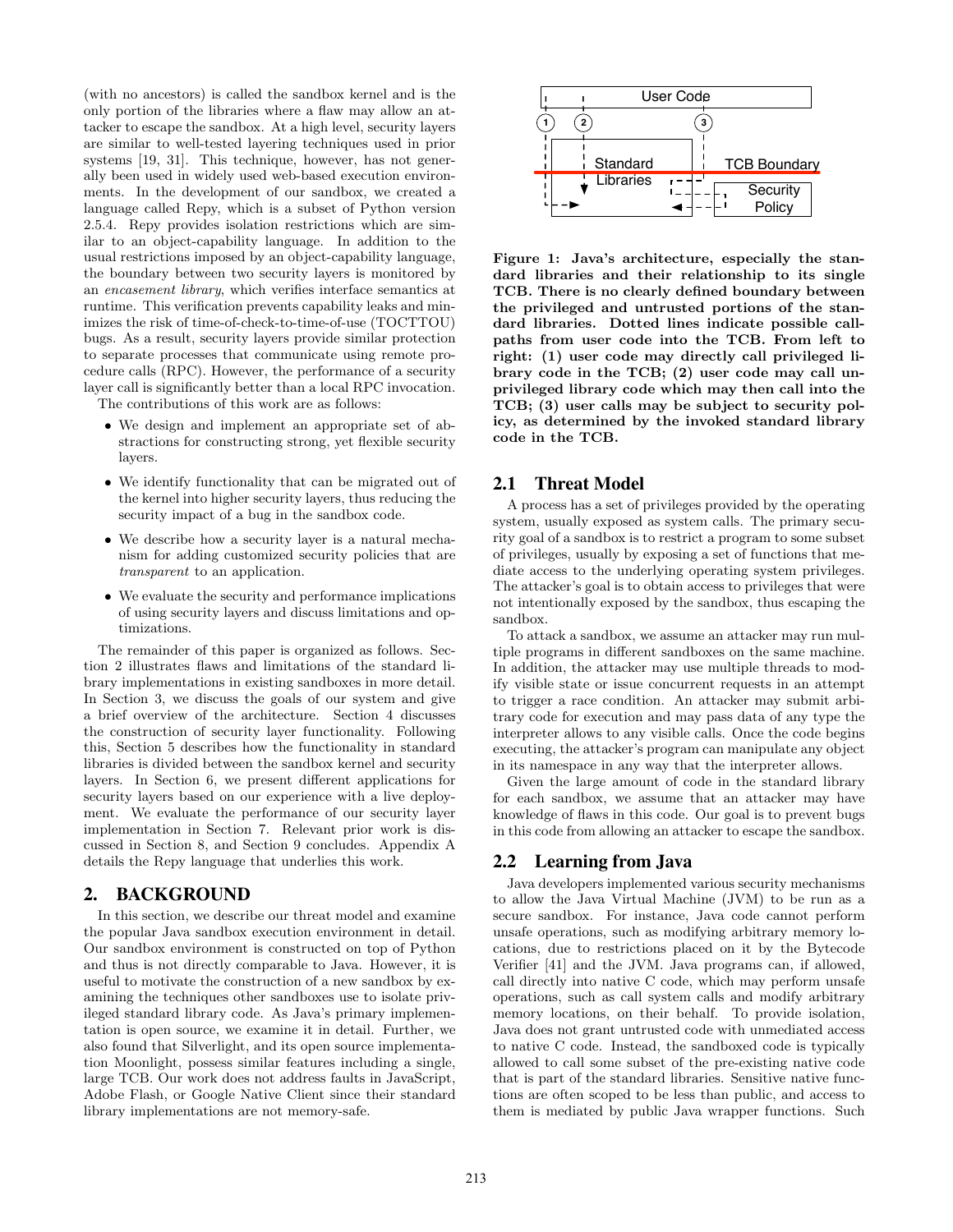wrapper functions will verify access and enforce a security policy for its standard libraries, using a variety of security components, such as the ClassLoader, SecurityManager, and AccessController. Figure 1 overviews Java's architecture.

However, Java's TCB is much larger than native code and the security policy. All of the Java code which mediates access to sensitive native calls is also clearly a security risk. However, the visibility of sensitive native calls extends much further than functions that wrap calls. Java's standard libraries are organized into packages that the programmer may choose to import. The code is organized by functionality type, rather than privilege, so privileged code is contained across many different packages. Objects may contain a mixture of privileged and unprivileged methods and data members. The scope of an object's data members, however, must extend to at least the containing file (and sometimes extends to the entire package). This grants untrusted code direct access to sensitive native functions. To get an idea of the scope of native code intermingling, we examined all Java objects in Java 1.6.18 and found that there are about 1800 native method calls spread around 500 objects. Out of the Java objects that have at least one native call, approximately 350 restrict scope to at least one native method by setting the visibility to private. This means that large portions of Java's standard libraries may perform actions that should be restricted for security reasons.

To summarize, Java's security model is such that a very large amount of Java code must be correct in order to maintain security. This extends to complex components like the ClassLoader, AccessController, and SecurityManager. Based upon the scope of sensitive native code, the TCB also extends to portions well beyond just the wrapping functions in the standard libraries. Experience has shown that if any of these pieces has a security flaw, all of the protections of the sandbox may be compromised [48, 42]. Flaws in the standard libraries of Java pose a significant risk to 4.5 billion devices worldwide [30] despite considerable security focus from both industry and academia.

# 3. GOALS AND OVERVIEW

The goal of this work is to ensure that a security failure in the standard library code has minimal security impact. To achieve this, our sandbox provides the vast majority of its functionality in memory-safe library code where faults will not result in an attacker escaping the sandbox. Of course, it is unavoidable for our sandbox to have at least some privileged code to allow access to the operating system, but it is possible to minimize the quantity and complexity of this code. To realize this goal, we want to construct and organize a set of libraries such that:

- The risk of compromise is minimized by moving library functionality out of the kernel to the maximum practical extent.
- Custom security policy functionality exists entirely outside of the kernel.
- It is trivial for a developer to prevent common bugs such as capability leaks and race conditions.
- With our changes, libraries remain easy to develop and to use.

As a basic building block for isolation, we constructed a custom subset of Python called Repy that is similar to an object-capability language (described in Appendix A). Our sandbox is comprised of a small, trusted kernel, a set of required libraries, standard libraries, and user code as shown in Figure 2. Each security layer obtains a set of capabilities when it is instantiated by the security layer beneath it. A security layer is isolated and may only interact through the security-verified set of capabilities it is provided. A vulnerability in a security layer can at most allow the compromise of the security layers it instantiated. Through such a compromise the attacker cannot gain any capabilities that are stronger than those already granted to the compromised security layer. Since the sandbox kernel maintains containment over its descendants, only a vulnerability in the sandbox kernel may lead to escape of the sandbox.

Our design allows much of the functionality that languages usually provide to be executed with the same capabilities as the untrusted user code. As we will describe in Section 5, we can build significant portions of functionality usually found in the TCB, such as module import, in untrusted user code.

Over the past 20 months, we have used the described sandbox as part of a network research testbed [49]. The testbed is built using donated resources from end user machines, in a manner similar to BOINC [11] and SETI@Home [3]. However, since this is a network testbed, the use model is closer to PlanetLab [43]. Typical use cases of our testbed include network measurement, peer-to-peer applications, web measurement, and distributed hash tables.

As the size of our testbed grew into the thousands, machine owners began requesting increasingly more complex functionality. There were requests to control the local IP or interface used, the source or destination of network traffic, different resource restrictions based on the system location, and other functionality. This motivated us to add required security layers as a general mechanism to help facilitate these requests. Unlike in Java, the standard library programmer does not need to remember to add security policy checks in the appropriate portions of the standard libraries. In our model, a security layer that wishes to enforce a policy, such as the same origin policy enforced by web browsers, may simply interpose on the network capabilities that are permitted to the security layer it instantiates. As we discuss in Section 6, this is a common way to interpose required security functionality without bloating the TCB or breaking compatibility with existing code.

# 4. SECURITY LAYER DESIGN

This section describes how the sandbox provides security layer functionality within our architecture. First, we describe virtual namespaces, which are provided by the kernel for loading and executing code. We then describe the encasement library, which is implemented above the TCB and uses virtual namespaces to implement the security layer abstraction.

# 4.1 Virtual Namespace

To support code loading and execution, the sandbox kernel supports two virtual namespace calls. The first call validates the safety of code. It takes a string that contains the program source and ensures that the string only contains language constructs permitted by our Repy language (see Appendix A for more details).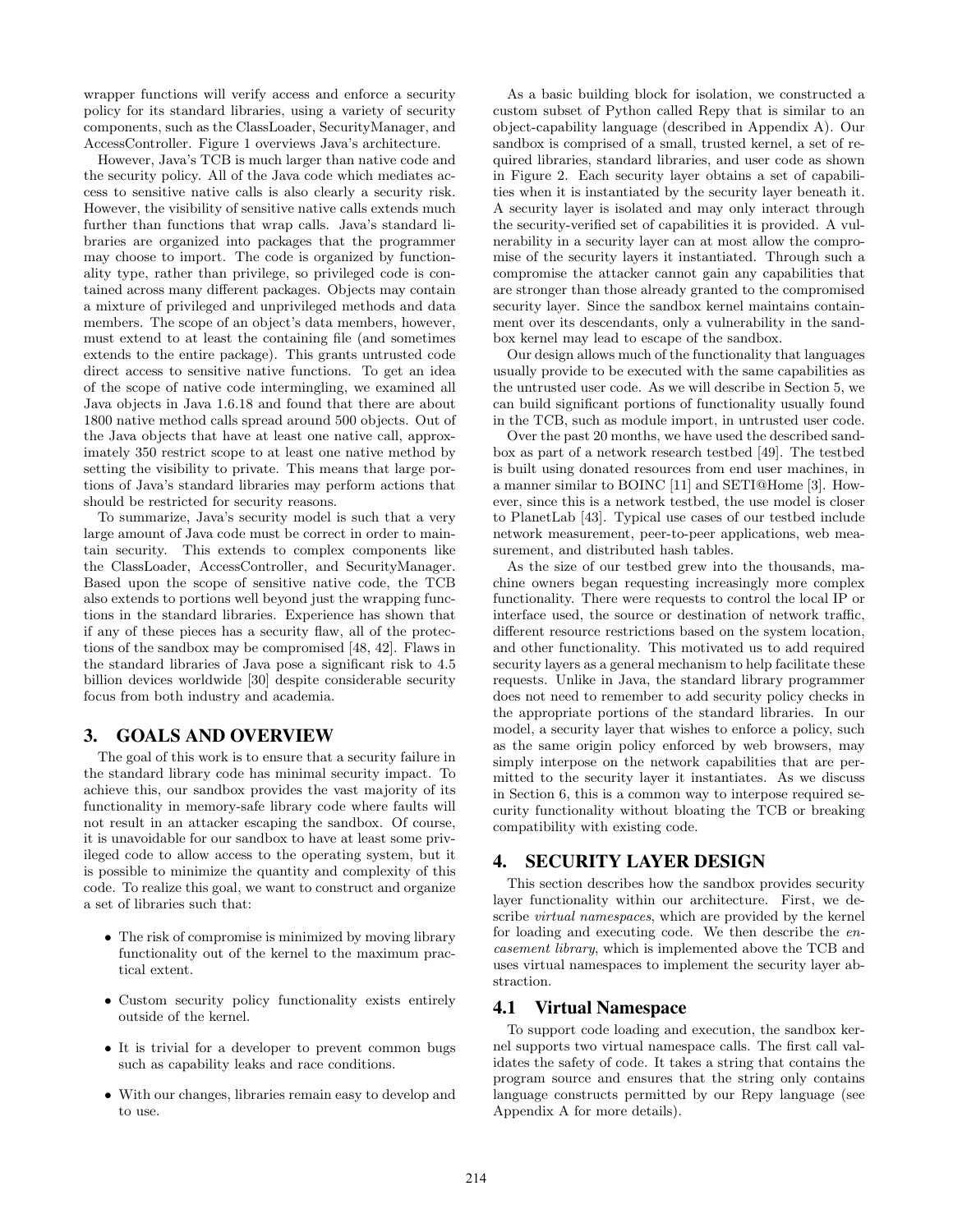

Figure 2: Architecture of our sandbox with a minimal sandbox kernel comprising the TCB. Each required library is isolated in its own security layer (indicated with horizontal dashed lines), and standard or optional libraries are located in the same security layer as user code (top layer). There is a clearly defined boundary between each security layer. The bottommost security layer contains the encasement library, which enforces security layer isolation. The vertical dotted line indicates the only possible callpath from user code into the sandbox TCB.

The second virtual namespace call executes validated code with the provided capability mapping. The namespace will not contain capabilities from the sandbox kernel or the namespace of the creating module unless these are explicitly listed in the provided capability mapping. For example, if module foo with capabilities listfiles, safe\_removefile, and removefile were to instantiate a module bar with a capability mapping {'listfiles':listfiles, 'removefile':safe\_removefile}, the module bar would have access to foo.listfiles via the name listfiles and to foo.safe\_removefile via the name removefile. The module would be unable to access foo.removefile.

#### 4.2 Encasement Library

The virtual namespace abstraction is useful for loading code dynamically, but does not provide adequate security for use as an isolation boundary. A created virtual namespace will share objects with the creator and may be missing even basic verification such as type checking.

The encasement library implements the security layer abstraction, which provides strong isolation between virtual namespaces. The call to create a new security layer takes three arguments: the code to isolate in a security layer, a capability mapping, and a contract that specifies capability semantics. Security layers do not share objects or functions. The encasement library copies all objects that are passed between security layers.

Each function call that can be called by other security layers is wrapped in a verification function. The verification function uses the contract for a function to verify its behavior. A contract specifies the set of behaviors that a verification function should have. The verification function and contract are conceptually similar to system call filtering mechanisms [24, 9, 28, 1], in that they mediate access to a sensitive interface. For example, since Python is a dynamically typed language, it is useful to type check a function's arguments, exceptions, and return values. The contract lists the number and types of arguments, the exceptions which can be legally raised by the function, and the return type of the function.

A contract is represented as a Python dictionary which is a hash table with keys and values. As an example, if the module foo wanted to create a contract that would map listfiles and safe\_removefile into a new namespace, the contract would be: {'listfiles':{'type':'func', 'args':None, 'exceptions':None, 'return':list, 'target':listfiles}, 'removefile':{'type':'func', 'args':str, 'exceptions': (RepyArgumentError, FileNotFoundError, FileInUseError), 'return': None, 'target':safe\_removefile}}. Note that the symbols listed in the contract come from foo's namespace. Thus the target for the 'listfiles' in the contract is the foo.listfiles capability. Similarly, the target for the 'removefile' in the contract is the foo.safe\_removefile capability.

The verification function uses the contract to perform type-checking whenever a capability is used. If the verification function detects a semantic violation, the program is terminated. In addition to type checking, the verification function copies arguments and return values of mutable types to prevent time-of-check-to-time-of-use bugs. Since mutable types are copied, the caller cannot cause a race condition by modifying objects.

## 4.3 Security Layer Instantiation

Each security layer call provides the encasement library with a contract to instantiate the next security layer. Eventually the final security layer starts the user program with the appropriate set of capabilities. This instantiation process is helpful when a developer wants to implement a security layer that interposes on a specific capability. This is done by substituting a version of the function that enforces a given policy. All security layers loaded after this layer will have access to the version of the function which enforces this new policy. Since every layer above the interposition layer has access only to the new version of the function, the user's program is forced to use the new policy.

From start to finish, the entire process proceeds as follows. The sandbox kernel obtains a list of command-line arguments, the first of which must be the encasement library. The kernel reads in the encasement library code and uses the virtual namespace abstraction to execute the code with the exported kernel capabilities<sup>1</sup>. The encasement library uses its security layer creation call to instantiate the next security layer. To do this, the encasement library creates a capability mapping that contains the kernel's exported capabilities, the security layer instantiation call, and the remaining command-line arguments. The newly instantiated security layer repeats this process using the encasement library's security layer creation call to instantiate the next security layer with a potentially updated contract and capability mapping. Eventually, the user program is instantiated in a separate security layer with the capabilities provided through the stack of security layers that preceded it.

 $1$ <sup>1</sup>The kernel wraps its calls similarly to how the encasement library works.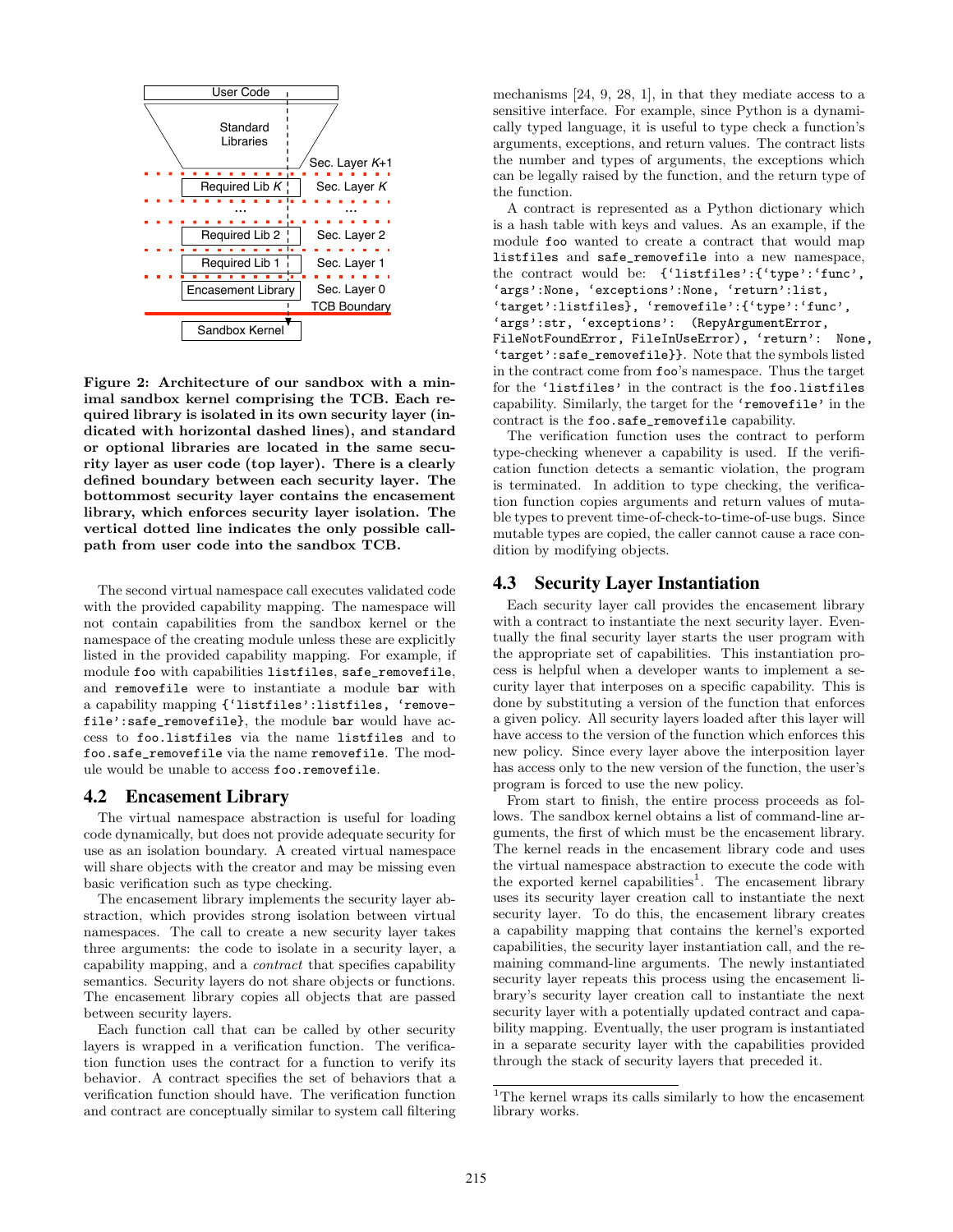# 5. STANDARD LIBRARIES

The security layer mechanism effectively isolates the sandbox kernel from the functionality that can be externalized. However, it is important to retain containment while externalizing functionality. For example, if the ability to write to arbitrary files on the file system is allowed externally to the kernel, this could be used to overwrite the sandbox implementation's code. While there is insufficient space to fully describe the capabilities provided by our sandbox kernel implementation [25], we summarize its capabilities and then describe how our sandbox provides functionality common to existing sandboxes.

Our sandbox kernel has a total of 32 capabilities that it provides to the untrusted security layer above it. These calls can be summarized as follows:

- Thirteen network functions, to perform DNS lookups, obtain the local IP address, and send / receive TCP and UDP traffic.
- Two virtual namespace calls described in the previous section.
- Six file I/O calls involving access to a sandbox-specific directory on the file system. These allow the user to open a file, read at a location in the file, write at a location in the file, close the file, delete a file, and list the files in the sandbox.
- A call to create and return a lock object, which has methods to acquire or release the lock.
- Four functions to provide information. These calls return a string to describe the last error's stack trace, resource utilization information, the thread's name, and the elapsed time since the program started.
- Three thread-related calls: a call to create a new thread of execution for a function, a call to sleep the current thread, and a call to force all threads to exit.
- A call to return random bytes suitable for cryptographic use.

Using the above primitives, we have built standard libraries that reconstruct common language functionality. For example, import is provided via a library that calls the sandbox kernel to read the appropriate file from disk, and passes the string containing the code into the kernel's virtual namespace API. All of the complexity of correctly mapping symbols between namespaces is handled outside of the sandbox kernel. Utilizing the minimal functionality provided by the sandbox kernel we were able to restore access to large amounts of Python functionality including print, eval, traceback handling, and many types of introspection.

Similarly, standard libraries can extend the minimal file system API provided by the sandbox kernel to provide many conveniences expected by programmers. For example, in Python a programmer can iterate over the lines of a file using for line in file:. Rather than providing an iterator for thread-safe readline with consistent file location in the kernel, we provide it as part of a standard library above the TCB. Similarly, we provide write-buffering, logging functionality, and other common mechanisms in standard libraries, moving thousands of lines of code out of the TCB.

While reconstructing the common language functionality of Python we worked with numerous undergraduates to implement our standard libraries. These undergraduates were able to write a majority of our standard libraries within roughly five to ten hours per library with a heavy focus on testing. For certain library functions there existed a pure-Python implementation already; in this case we found that occasionally the function ran correctly within our sandbox without any major modifications.

In addition to core functionality, such as import and basic file I/O, other complex functionality is also provided outside of the sandbox kernel. This includes cryptographic libraries, XML parsing, RPC, serialization, NAT traversal, HTTP client / server code, argument parsing, advanced synchronization primitives, and a variety of encoding schemes. These routines comprise the majority of the lines of code in our codebase. A bug in any of these routines will not allow an attacker to escape the sandbox. Somewhat surprisingly, portions of these libraries are implemented with security sensitive code in other sandbox environments.

Another benefit of moving complexity out of the kernel is that it simplifies interposition. For example, the kernel function for opening a TCP connection requires that ports and IP addresses are explicitly specified for both sides of the connection. If a security layer wants to prevent connections from using specific local IPs, or to reject traffic to specific destinations, such filtering policies are trivial to implement because all connection-related information is explicit. This explicitness is also useful to expand the minimal API for programmer convenience. For instance, programmers may want to be able to specify the remote side of the connection as a hostname instead of as an IP address. We provide this functionality in a portion of the standard library that is loaded after all the other security layers.

In the next section we overview a particular feature of our sandbox architecture – required libraries. These libraries are loaded in security layers prior to any standard libraries or user code. We overview how we leverage required libraries to implement security policies and to carry out a variety of useful functionality, all of which is enabled by the interposition afforded by security layers.

# 6. REQUIRED LIBRARIES

Previously, our sandbox allowed the machine owner to filter application capabilities using mechanisms such as regular expressions over the values allowed as arguments to privileged calls. This complex set of functionality resided entirely in the trusted computing base.

The interposition provided by security layers made our previous approach obsolete – it is trivial to perform filtering using Python code in a security layer. This allowed us to reduce the size of the sandbox kernel by removing regular expressions and the other filtering code. Using security layers also naturally separates the policies specified by the machine owner from policies that are controlled by the application developer. As Figure 2 shows, the application developer can only load security layers once the required libraries – security layers required by the sandbox and the machine owner – have been loaded. In this section we describe an assortment of interesting required libraries that we have implemented in our sandbox.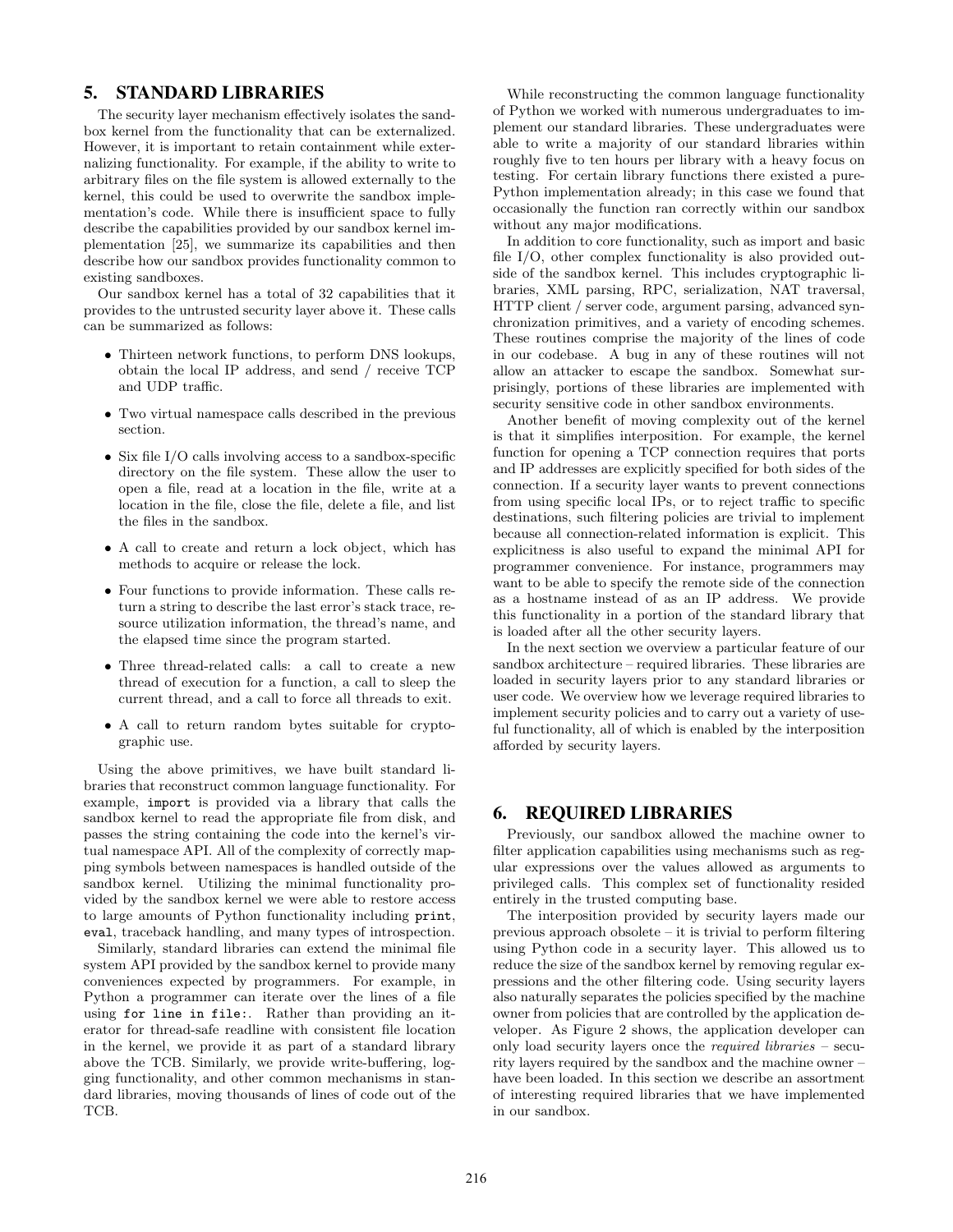# 6.1 Network API Interposition for Controlled Node Communication

A networked testbed must be designed with a global security perspective in mind. For example, the testbed should not be able to send SPAM, launch DDoS attacks, spread malware through remote exploits, or perform similar malicious actions. To prevent such actions, there must be restrictions on which hosts testbed nodes can communicate with. Specifically, it is desirable to allow testbed nodes to only communicate with each other, with critical services like DNS, and with computers that have explicitly opted-in. To provide this capability, we constructed a traffic containment service [7], which restricts communication between the local node and a remote node based on the destination IP, port, or some combination of the two. Here we briefly overview how required libraries made this service possible.

Although this service is essential to the adoption of our testbed, it is also complex due to the various distributed protocols it uses to maintain the list of participating nodes. Because of this we were hesitant to add this service to the TCB. Instead, we isolate this service in a security layer, and transparently add it as a required library to those machines whose owners want to filter the source or destination of their machine's traffic. The transparency of security layers makes the addition of this required library trivial – it merely interposes on the sandbox network API just above the kernel. Additionally, security layer isolation guarantees that a bug in this library will not compromise the sandbox kernel.

## 6.2 Transparent Forensic Logging

To help investigate potential abuses, to support auditing, and to help debug our platform we wanted to collect various local information, such as the destination of traffic and the rate of resource consumption. An important requirement of this collection is that the researcher using the machine should not be able to modify the collected data.

We implemented this functionality in a required library by interposing on the calls that need to be logged and then writing out the collected data into a file. To prevent modification or deletion of this file, the library traps the openfile and removefile capabilities. Leveraging security layers enabled us to move this functionality outside of the sandbox kernel, without sacrificing transparency for the application code.

# 6.3 Dynamic Policy Loading

An administrator may want to add or remove security layers for a large number of machines under their control. However, making the change on each system manually is time prohibitive. We constructed an administrator control required library, which retrieves a list of security layers to load from a user-specified server. This list is signed with the administrator's private key (along with other security metadata to prevent replay attacks), and contains the names, locations, and secure hashes of the security layers to be loaded.

#### 6.4 Location-Aware Resource Restriction

Required libraries also make it easy to construct adaptive policies. An example of this is a policy that changes depending on the machine's location. We implemented such a policy as a required library that periodically checks the machine's IP address and changes the capabilities set based on the machine's geolocation. This allows a user to have

different network restrictions when their laptop is at home or at work, for example.

# 7. EVALUATION

In this section we evaluate our approach. First we compare the resiliency of our sandbox to the JVM. We do so by considering previous security bug reports for the Java code portion of the JVM [42]. We manually translate these bugs into the context of our sandbox to understand how they would manifest. We categorize the impact of these bugs on our sandbox and detail how security layers help to mitigate them. Second, we evaluate the cost of our techniques by quantifying the performance impact and memory overhead of constructing and using security layers in Python.

#### 7.1 Risk Reduction

To evaluate the change in risk with using security layers, we considered the set of critical Java security vulnerabilities studied by Paul and Evans [42]. For each bug, we attempted to understand how the vulnerability impacts our sandbox if the component containing the vulnerability were translated into our sandbox. Our translation was guided by considering how the buggy component would be implemented in our system, relying on the underlying motivation of our project to migrate as much functionality as possible out of the sandbox kernel. Because this evaluation effort is inherently qualitative we mitigated the subjective nature of the analysis by employing three authors to independently categorize the severity of each bug. The authors then actively discussed the bugs where they had any category disagreement until a complete consensus on the appropriate category for each bug was reached.

Table 1 describes the bugs, their severity in Java, and their categorized severity in our sandbox. The values in the security layer severity column of this table mean the following: Prevented – bug cannot manifest in our sandbox; Insufficient detail – bug report did not provide enough information to make the translation possible; Cannot translate – the bug is specific to the JVM and cannot be mapped into the context of our sandbox; Exception – an exception is raised when the bug is triggered; Hang – the bug hangs the sandbox; Allowed – the bug is explicitly allowed to manifest due to security policies of our sandbox kernel; Unknown – the bug does not have a single definitive translation.

The most critical bugs in Table 1 allow arbitrary code execution or read access to the entire file system. We now discuss these critical bugs in more detail in the order they appear in the table.

- Leveraging the bug in CVE-2001-1008 an attacker can execute signed code with expired signatures. This is a risk because this code may be native code containing flaws. Our sandbox prohibits users from executing native code (whether signed or not). The closest translation of this bug would manifest as a security layer that only loads code if the code is signed. A similar flaw in this layer would allow malicious code to be loaded and executed, however the malicious code would not be able to escape the sandbox.
- CVE-2005-3905 and CVE-2005-3906 provide insufficient information to make a translation possible. If the reflection vulnerabilities exist due to bugs in type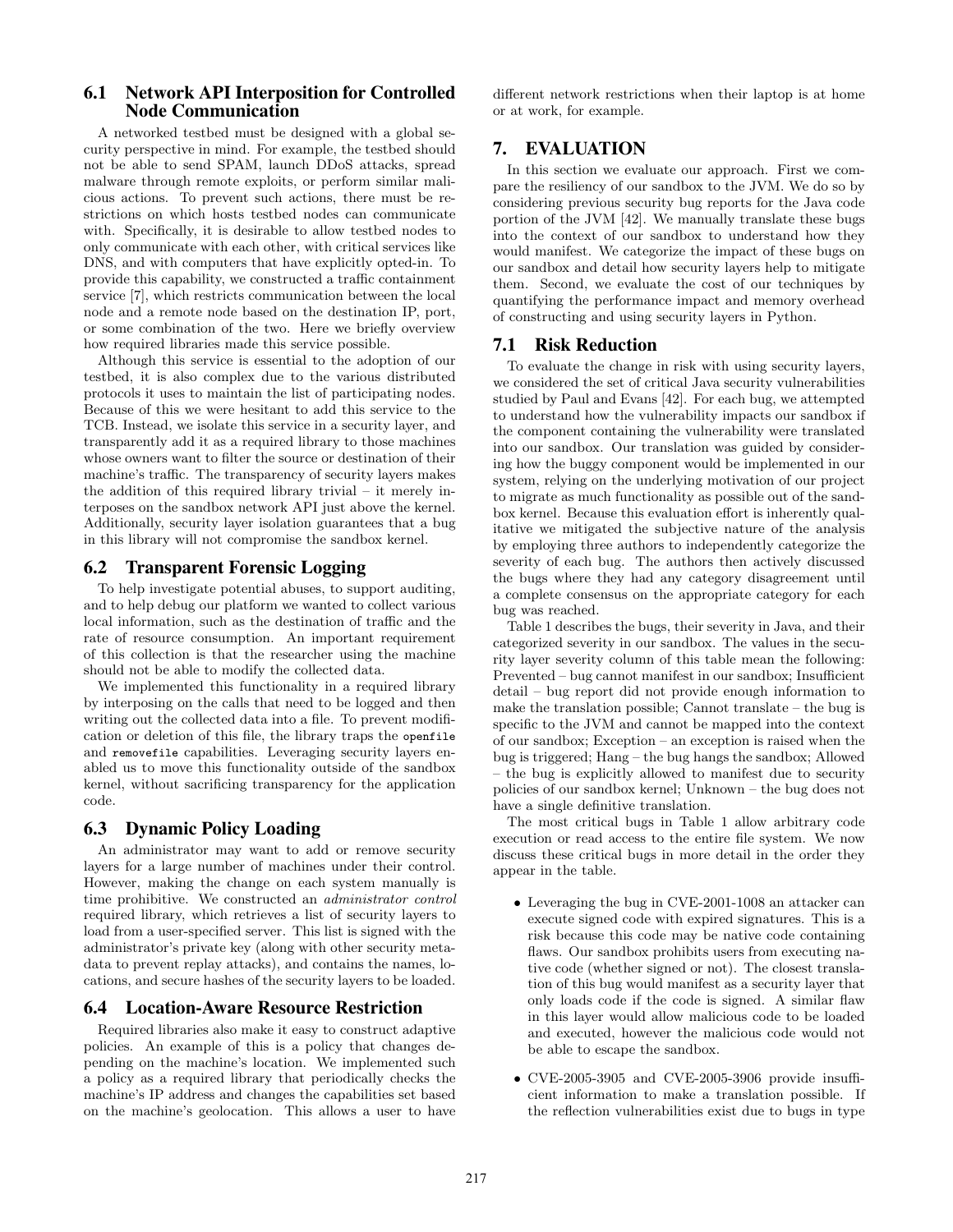| <b>Bug Number</b>       | <b>Short Description</b>                   | <b>Java Severity</b>   | <b>Security Layer Severity</b> |
|-------------------------|--------------------------------------------|------------------------|--------------------------------|
| CVE-2001-1008           | Execute apps with expired signatures       | Arbitrary              | Prevented                      |
| CVE-2005-3905/3906      | Reflection vulnerability $1 \& 2$          | Arbitrary              | Insufficient detail            |
| CVE-2002-0865/0866      | XML/DB vulnerability allows code loading   | Arbitrary              | Prevented                      |
| CVE-2002-1293           | CAB loader missing security                | Arbitrary              | Prevented                      |
| CVE-1999-0766/0141      | Bytecode verifier buffer flaw $1 \& 2$     | Arbitrary              | Cannot translate               |
| CVE-1999-0440           | Bytecode verifier loads an unchecked class | Arbitrary              | Prevented                      |
| CVE-2000-0327/2002-0076 | Bytecode verifier cast bug $1 \& 2$        | Arbitrary              | Cannot translate               |
| CVE-2003-0111           | Bytecode verifier unknown bug              | Arbitrary              | Cannot translate               |
| CVE-2004-2627           | Bytecode verifier bytecode bug             | Arbitrary              | Cannot translate               |
| CVE-2003-0896           | $A'/$ in a classname bypasses security     | Arbitrary              | Prevented                      |
| CVE-2000-0676           | Can use file:/// to read arbitrary files   | File Read              | Prevented                      |
| CVE-2000-0162           | Remote attacker can read files             | File Read              | Prevented                      |
| CVE-2000-0711           | Incorrect ServerSocket creation            | <b>Socket</b>          | Allowed                        |
| CVE-2000-0563           | Arbitrary connection via HTTP redirection  | Socket                 | Allowed                        |
| CVE-1999-0142/1262      | Arbitrary outgoing connections $1 \& 2$    | Socket                 | Allowed                        |
| CVE-2002-0058           | Session hijack if client uses proxy        | Socket                 | Allowed                        |
| CVE-2002-0867           | Handle validation crashes JVM              | Unclear                | Exception                      |
| CVE-2002-1289           | No address validation for native services  | Unclear                | Prevented                      |
| CVE-2003-0525           | Double free from getCanonicalPath          | Unclear                | Prevented                      |
| CVE-2002-1287           | $\rm Long$ class<br>name crashes $\rm JVM$ | Crash                  | Prevented                      |
| CVE-2005-3583           | Deserialization may crash JVM              | Crash                  | Prevented                      |
| CVE-2004-1503           | Integer overflow in DNS raises exception   | Exception              | Exception                      |
| CVE-2004-2540           | readObject may hang the JVM                | Hang                   | Hang                           |
| CVE-2004-0651           | Unknown vulnerability                      | Hang                   | Insufficient detail            |
| CVE-2002-1292           | Can manipulate class loading security      | Unclear                | Prevented                      |
| CVE-2004-0723           | Cross-site file system communication       | Information leak       | Prevented                      |
| CVE-2002-1260           | DB access missing checks                   | $\overline{DB}$ access | Unknown                        |
| CVE-2002-1290           | Applets can manipulate clipboard           | Clipboard access       | Unknown                        |
| CVE-2002-1288/1325      | Applet can discover PWD $1 \& 2$           | Directory Info         | Unknown                        |
| CVE-2002-0979           | Applet may write executable to known path  | Unknown                | Unknown                        |

Table 1: A listing and description of JVM security vulnerabilities from [42] that we translated into the context of our sandbox to study the risk reduction benefits of our sandbox. For those bugs where the translation was feasible, the last column indicates the severity of the bug once it was translated. Values in this column are defined in the text. The bugs are sorted according to the order in which they are discussed in the text.

conversion or memory safety, similar bugs would allow arbitrary code execution in our sandbox as well. However, if the flaws are related to incorrect capabilities when using reflection, there is no security risk as this portion of our implementation (e.g. eval) exists in a security layer.

- CVE-2002-0865, CVE-2002-0866, and CVE-2002-1293 are the result of different standard libraries using custom code loading mechanisms. In our sandbox, custom code loading functionality would be implemented inside the security layer hosting the standard library (e.g. XML, CAB). This would prevent the vulnerability.
- CVE-1999-0766, CVE-1999-0141 CVE-2000-0327, CVE-2002-0076, CVE-2003-0111, and CVE-2004-2627 cannot be easily translated because the bug descriptions have inadequate information. These bugs are in the bytecode verifier which is significantly different in Java and Python. Our implementation does not load Python bytecode, but instead passes the interpreter the program's source (Appendix A). However, our implementation would prevent CVE-1999-0440 (a missing check for bytecode security), since the only way to load code is through a single call provided by the sandbox kernel.
- The critical vulnerability CVE-2003-0896 and file access bugs like CVE-2000-0676 and CVE-2000-0162 ex-

ist because of insufficient checks on file system access. In our implementation, there is a single set of routines in the sandbox kernel that all routines must use. We prevent this category of flaws by placing the appropriate file system access check in a single place.

One category of bugs listed in Table 1 deals with violations of the same-origin policy (CVE-2000-0711, CVE-2000-0563, CVE-1999-0142, CVE-1999-1262, and CVE-2002-0058). As our sandbox is in part used for networking research, our network policy is more permissive than the same-origin policy. Namely, our users typically choose between allowing arbitrary network connections (no security layer interposition) or use a security layer like the Controlled Node Communication layer (Section 6.1).

There is also a large class of bugs that crash or hang the JVM (CVE-2002-0867, CVE-2002-1289, CVE-2003-0525, CVE-2002-1287, CVE-2005-3583, CVE-2004-1503, CVE-2004-2540, and CVE-2004-0651), and possibly lead to more serious attacks. In our framework, these bugs most likely result in exceptions or hang the sandbox, thus having a similar denial-of-service effect.

The security policy manipulation bug (CVE-2002-1292) exists because Java had outdated security checks that an attacker can manipulate. Since valid security policies rarely use this interface, the main impact of the vulnerability would be to allow a malicious party to prevent the loading of arbitrary classes. A similar vulnerability would exist in our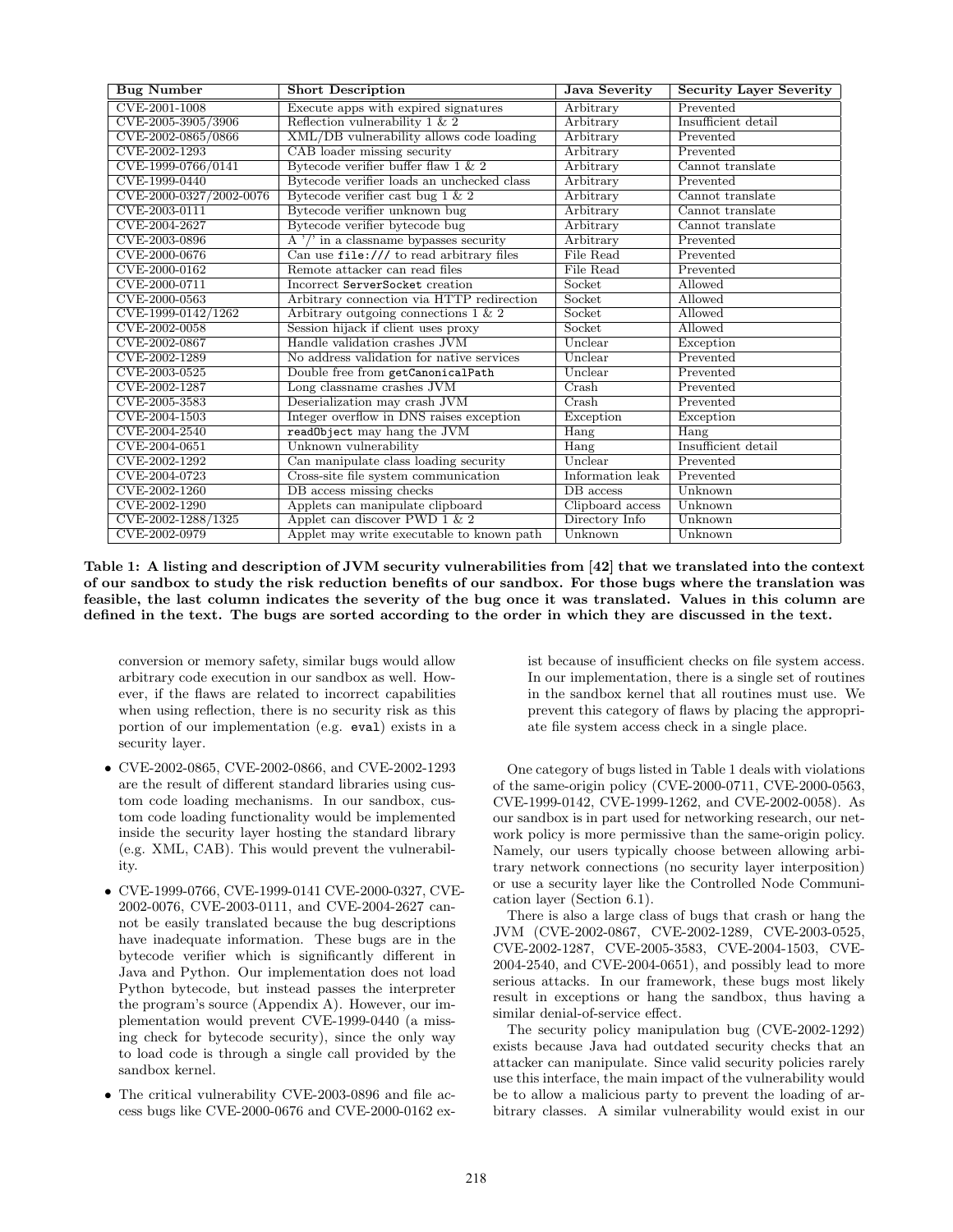|                             |             | No args   Immutable   Mutable   Exception |             |               |
|-----------------------------|-------------|-------------------------------------------|-------------|---------------|
| General $\vert$ 5.9 $\mu$ s |             | $12 \mu s$                                | $15 \mu s$  | $8.8 \ \mu s$ |
| Custom                      | $.15 \mu s$ | .80 $\mu$ s                               | $1.7 \mu s$ | 1.1 $\mu$ s   |

Table 2: Call overhead for general and customized security layer verification routines.

framework if an outdated security layer with a vulnerability was loaded on client machines.

The final classification of bugs are those that leak sensitive information or access, but do not allow escape of the sandbox (CVE-2004-0723, CVE-2002-1260, CVE-2002-1290, CVE-2002-1288, CVE-2002-0979, and CVE-2002-1325). It is difficult to directly translate these issues to our sandbox. However, in general using a small sandbox kernel makes boundaries and capabilities explicit, which may mitigate the confusion that led to some of these errors.

## 7.2 Performance

In many applications there exists a delicate balance between performance and security. In the context of our application – hosting experimental code on volunteered machines – we can reduce performance to increase security. In this section we evaluate the two types of performance penalties incurred when using security layers: initialization and use. All of the following performance tests were run on an Apple iMac with an Intel i7-860 2.8GHz CPU, 4GB of 1333MHz RAM running Mac OS X 10.6.3. Running time calculations are averages over 10,000 iterations.

Initialization Cost. When a security layer is initialized, the code is validated and the encasement library creates custom wrapper functions for the individual functions. To evaluate this, we examined the initialization time of the sandbox with and without the encasement library. The sandbox itself takes about 135 ms to initialize and the encasement library takes another 38 ms. In addition, each security layer takes time to initialize, as the dispatch method must wrap the functions and objects necessary to maintain containment between each security layer. We also found it takes 2.5 ms to initialize a security layer that adds a noop function and then dispatches the next security layer. We believe this overhead is acceptable given that Java  $(1.6.0\_20)$  and Python  $(2.6.1)$ start in 170 ms and 17 ms respectively.

Per-use Cost. The second type of performance cost is incurred whenever a security layer is crossed<sup>2</sup>. Table 2 shows the cost for our general encasement library implementation, which inspects and validates the contract of a capability at run time, and a customized version which performs the same operations but is optimized ahead of time. In each case, the type of the arguments or exceptions that the function raises has a slight performance impact, but the costs stay roughly within the same order of magnitude. This means that the type of contract does not significantly impact the performance of the encasement library for arguments and exceptions of a small size.

To evaluate overall performance, Table 2 shows that the cost of a general contract verification implementation is approximately an order of magnitude higher than that of a customized version. However, the general contract verification implementation is much easier to verify for correctness and security properties than a customized version (hence we use the general verification in production). The performance penalty is only paid when crossing the boundary between two security layers. Each security layer that interposes on a call typically performs functionality that is much more expensive than this. To put these numbers in perspective, a function call is about an order of magnitude cheaper than a customized security layer crossing. However, in Python a function call performs no type checking or other validation so the native mechanisms are clearly inadequate to provide security isolation. The most appropriate security comparison is with a local RPC, which provides the same sort of security guarantees as a security layer. A local RPC using XML-RPC is three orders of magnitude more expensive than crossing the security layer boundary using our general contract verification implementation.

#### 7.3 Memory Overhead

In addition to consuming additional CPU when using multiple security layers, each security layer also incurs a memory cost. This cost is due to the space needed by the contracts, the copying of mutable arguments, and the wrappers needed for security layer crossings. In our experiments on a system with 64-bit memory addresses, each security layer consumes about 19 KB of memory. The encasement library consumes an additional 1 MB of memory. Our experience has been that these memory overheads are acceptable, even on memory-limited devices such as mobile phones.

## 8. RELATED WORK

We gained significant inspiration from previous ideas and systems. At the highest level, our security layer abstraction is conceptually similar to layering in prior systems [19, 31]. We categorize and discuss closely related work below.

## 8.1 Object-Capability Based Languages and Systems

Capabilities in computer systems have a long history [34]. In particular there has been a significant amount of work on object-capability languages [39, 38], which provide a principled set of techniques for resolving the long studied problem of dividing an application into security contained components [51, 29, 16]. Joe-E [38] is the only other objectcapability language that uses a subset of a widely used programming language (Java). Current work on Joe-E is focused on application security and although the authors are cognizant that the lack of security in the standard library code of the Joe-E sandbox is a limitation of their technique, it remains an open problem that has not been addressed [38]. In this work, we address this limitation using the security layer primitive to isolate trusted code. Work by Stiegler and Miller [53] on a capability subset of OCaml demonstrated that object-capabilities do not have to impact the language's expressivity or performance. Their work has similar limitations to Joe-E – privileged standard libraries are excluded and all authorities from the safe version of the standard library must be removed.

Our system has many conceptual similarities to the Hydra capability-based operating system [34] in that we provide similar guarantees and mechanisms for protection, albeit for a programming language sandbox instead of an operating system. One significant difference is that our protection mechanism (encasement library) is not inside of our sand-

<sup>2</sup>Note that a security layer which does not interpose on a call, does not impact its running time.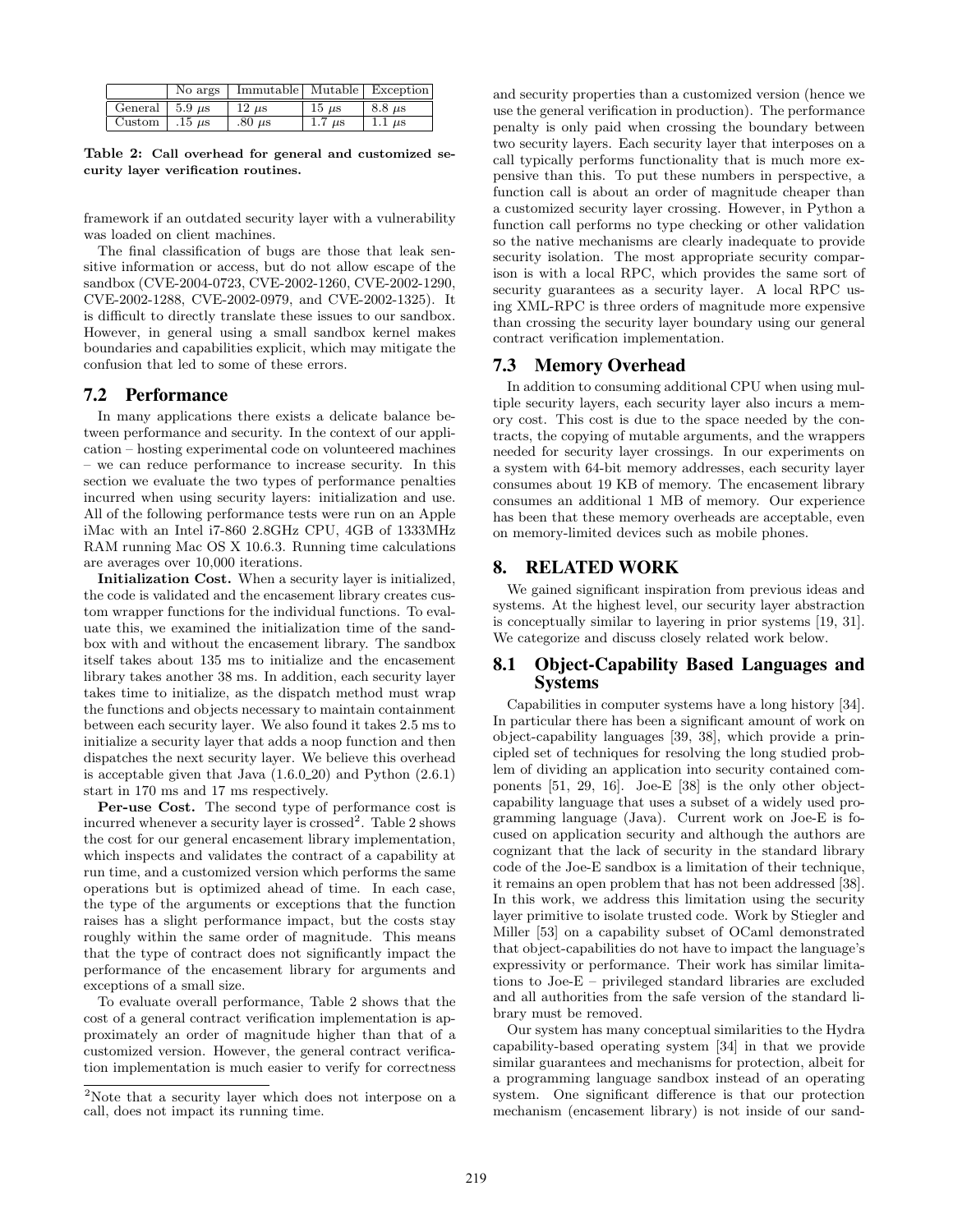box kernel. Thus a flaw in the encasement library can at most allow one to bypass security layers but will not allow escape of the sandbox. Another difference is that we do not allow a process to do a 'rights walk' through the set of local namespaces and utilize capabilities. This allows calls and objects to pass both ways through security layers without compromising security, which is important for callbacks and notifications.

Cannon, et. al. [13] present a method for securing the Python interpreter by implementing a set of resource restrictions. They modified the Python interpreter to prevent read/write/execution of arbitrary files/modules. Using this modified interpreter they added the ability to import external modules, based on a user defined whitelist. This leaves the sandbox integrity up to the user, which can be problematic. If a user whitelists a module, such as 'sys', it would give the interpreter file I/O capabilities which could allow the modification of the whitelist. In our implementation a user is unable to add functionality to a security layer that could produce undesired side effects such as giving full access to the file system.

#### 8.2 Secure Language Subsets and Isolation

Prior work by Back, et. al. [4] encourages a single, explicit separation between trusted and untrusted code, which they call "the red line." Our motivation is similar, but we propose a separation between multiple security layers, with a small kernel of truly trusted functionality.

Other work has gone into building secure language subsets that restrict the allowed operations and functionality in a language [37, 22, 58]. There are various subsets of JavaScript, such as Facebook's FBJS [22], Yahoo's ADsafe [58] and formal attempts from within the language [37]. While this is useful for isolating an untrusted program's namespace, it does not allow security functionality to be composed in a manner similar to security layers.

Isolation techniques have been applied to other domains such as extensions for web browsers [8], operating system separation of processes [2], virtual machine separation of operating systems [27, 6], constraining the functionality of a process [36], or running mutually distrustful programs within a single process [56, 17, 5]. In this work, we focus on the converse problem – given a mechanism for isolation between components, we leverage secure interposition and interaction to construct secure standard libraries.

## 8.3 Interposition

In addition to interposition by language restrictions, some researchers have also used conceptually similar mechanisms to interpose on a process, usually at the system call layer [45, 44]. Current OS interposition mechanisms have several drawbacks that make them undesirable in practice. For example, they are OS specific, may require the user to install kernel patches, require the interposition code to be trusted, incur significant overhead, and are prone to subtle errors [57, 26]. Our use of security layers is a lightweight means of achieving similar functionality, while performing interposition by a straightforward wrapping of function calls.

Another mechanism for interposition is to rewrite the user program to contain references to the appropriate monitor code [21, 55, 14]. Rewriting was used by Erlingsson, in his work on Inlined Reference Monitors [21] and has also been used in conjunction with aspect-oriented programming [55, 14]. We could have used similar techniques to add security checks, but decided against performing modification of source code because of the difficulties in asserting the correctness of these techniques. We believe that using separate namespaces makes it much easier for a programmer to reason about the behavior and correctness of a security layer.

# 8.4 System Call Filtering

There has also been a significant amount of work on system call filtering as a mechanism to secure existing system call interfaces [24, 28, 1, 9]. While the low-level mechanisms are similar to our approach, prior work focuses on securing an existing system call interface, while we leverage our flexibility to define the interface. This led us to make different design decisions.

In [24], Fraser, et. al. describe a technique for securing commercial off-the-shelf software with the use of generic wrappers. Their implementation uses a form of tagging to categorize system calls that a user-defined wrapper should be applied to. One type of tag that is used is a parameter tag, which is similar to our use of contracts. Parameter tags may be used to generate wrapper functions that perform argument copying (including deep copies of structures). One important difference is that they rely solely on static analysis of these tags which may limit the flexibility of the system.

Systems like Janus [28], MAPbox [1] and Tron [9] apply a wrapper function to system call contracts. These wrappers indicate acceptance or denial of calls. In our system, instead of restricting calls only via contracts, the resulting security layer actually executes code and so may directly return or raise an exception.

#### 8.5 Distributed Virtual Machine

Gün Sirer, et. al. [52] propose a distributed virtual machine (DVM) architecture and use it to decompose the JVM into a set of system services, which are offloaded from the client machine. This reduces verification overhead, improves security through physical isolation, and allows a system administrator to verify code and enforce a security policy across all machines that they administer. Our use of security layers has similar benefits without requiring a centralized component. In our model, similar functionality is provided by dynamic policy loading (see Section 6.3).

## 8.6 Information Flow Control

There has been a lot of work on information flow control both in operating systems [20, 59] and programming languages [40, 50, 10, 15]. These techniques are used to tag and track data as it moves through an application. This work has features like isolation and control of interfaces that is also used in our work. Information flow techniques are complimentary but orthogonal to our use of security layers. Security layers focus on the capabilities and call semantics across security boundaries instead of tracking data flow. The most related information flow control work is Wedge [10]. Wedge is a system to modularize application logic so that it does not leak sensitive user information. Wedge focuses primarily on memory tagging, although it does utilize SELinux policies [36] to limit the set of allowed system calls. Wedge's notion of callgates could be used as a building block for system call interposition, but requires kernel support and at least one kernel crossing per call. Security layers do not have Wedge's memory tagging functionality, but security layers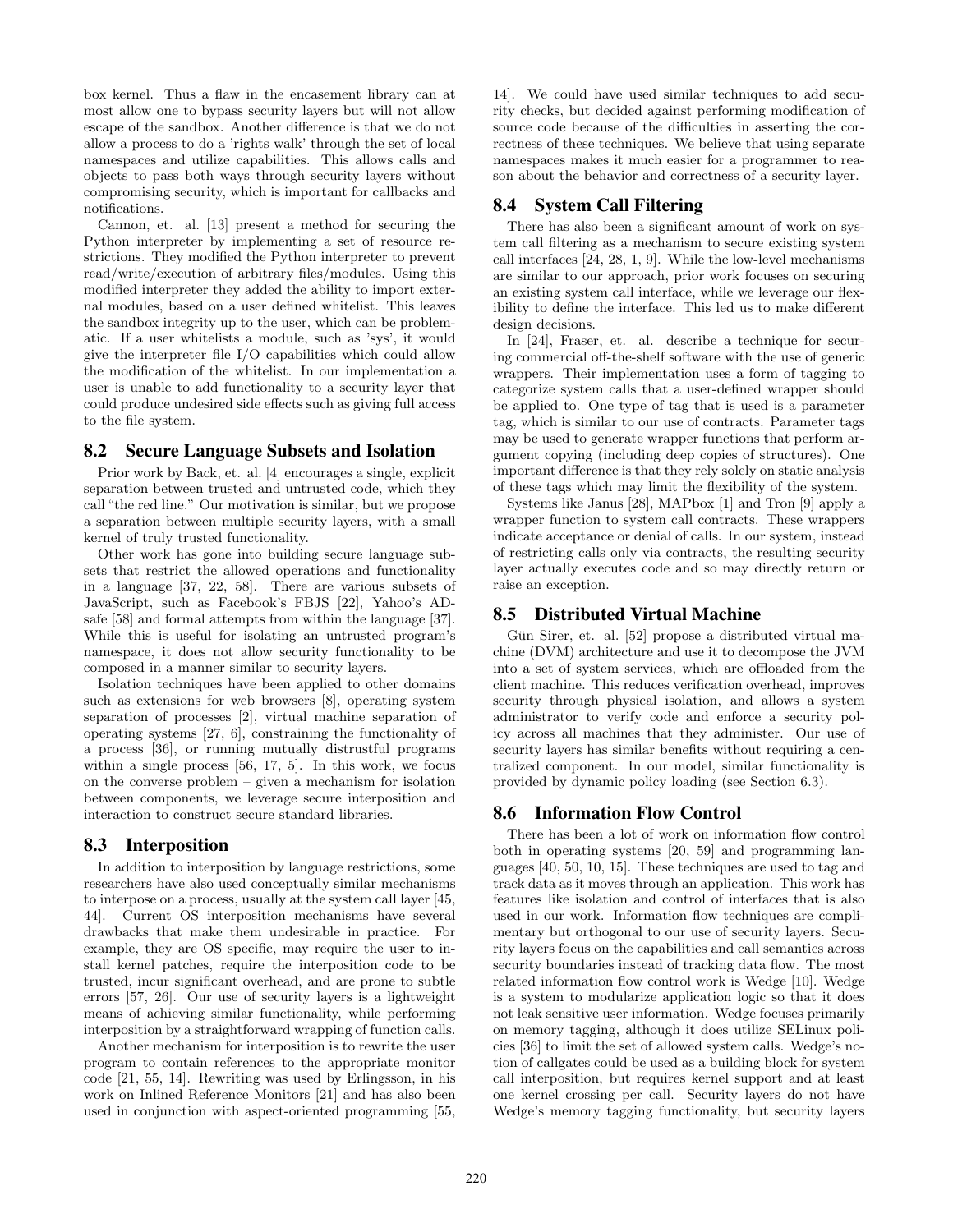are more lightweight than Wedge, perform boundary checking, and require no kernel support.

# 9. CONCLUSION

In this work we designed, implemented, and evaluated security layers – a mechanism to isolate and transparently interpose on standard libraries in a programming language sandbox. Security layers make it possible to push library functionality out of the sandbox kernel, thereby helping to mitigate the impact of bugs in libraries. As a result, our Python-based sandbox maintains containment of application code despite bugs in the standard library implementation. To evaluate our design we examined a set of known JVM security bugs and found that security layers would likely prevent at least 6 of the 8 applicable bugs that led to arbitrary code execution. Security layers also help to protect against vulnerabilities that led to arbitrary file reads, sandbox crashes, and other faults.

Our experience with a 20 month sandbox deployment across thousands of nodes has been overwhelmingly positive. Security layers allowed users to add security functionality, without increasing the risk of sandbox escape. We have used security layers to enforce network communication policies, log forensic information, and perform other operations, without adding any code to the sandbox kernel. In addition, when optimized for performance, security layers incur a performance penalty that is within an order of magnitude of a function call. Given the security and functionality benefits of security layers, we feel that this mechanism incurs an acceptable performance penalty and is broadly applicable, meriting consideration in the design of any sandbox.

## Acknowledgments

We would like to thank the large number of people who helped to significantly improve this paper. We appreciate the feedback and discussions with Tadayoshi Kohno, Wenjun Hu, Mark Miller, Marc Stiegler, Adam Barth, and Adrian Mettler. We are also grateful to our shepherd Trent Jaeger and the anonymous reviewers for their valuable feedback.

This material is based upon work supported by the National Science Foundation under CNS-0834243. Any opinions, findings, and conclusions or recommendations expressed in this material are those of the author(s) and do not necessarily reflect the views of BBN Technologies, Corp., the GENI Project Office, or the National Science Foundation.

#### 10. REFERENCES

- [1] A. Acharya and M. Raje. MAPbox: Using Parameterized Behavior Classes to Confine Untrusted Applications. In SSYM'00: Proceedings of the 9th conference on USENIX Security Symposium, Berkeley, CA, USA, 2000. USENIX Association.
- [2] M. Aiken, M. Fähndrich, C. Hawblitzel, G. Hunt, and J. Larus. Deconstructing process isolation. In Proceedings of the 2006 workshop on Memory system performance and correctness, page 10. ACM, 2006.
- [3] D. P. Anderson, J. Cobb, E. Korpela, M. Lebofsky, and D. Werthimer. SETI@home: An experiment in public-resource computing. Commun. ACM, 45(11):56–61, 2002.
- [4] G. Back and W. Hsieh. Drawing the red line in Java. In HotOS'99, pages 116–121, 1999.
- [5] G. Back, W. C. Hsieh, and J. Lepreau. Processes in KaffeOS: isolation, resource management, and sharing in Java. In OSDI'00, pages 23–23, Berkeley, CA, USA, 2000. USENIX Association.
- [6] P. Barham, B. Dragovic, K. Fraser, S. Hand, T. Harris, A. Ho, R. Neugebauer, I. Pratt, and A. Warfield. Xen and the art of virtualization. In SOSP'03, pages 164–177, New York, NY, USA, 2003. ACM.
- [7] C. Barsan and J. Cappos. ContainmentInSeattle Seattle – Trac. https://seattle.cs.washington. edu/wiki/ContainmentInSeattle. Accessed April 3, 2010.
- [8] A. Barth, A. P. Felt, P. Saxena, and A. Boodman. Protecting browsers from extension vulnerabilities. Technical Report UCB/EECS-2009-185, EECS Department, University of California, Berkeley, Dec 2009.
- [9] A. Berman, V. Bourassa, and E. Selberg. TRON: Process-Specific File Protection for the UNIX Operating System. In In Proceedings of the USENIX 1995 Technical Conference, pages 165–175, 1995.
- [10] A. Bittau, P. Marchenko, M. Handley, and B. Karp. Wedge: splitting applications into reduced-privilege compartments. In NSDI'08, pages 309–322, Berkeley, CA, USA, 2008. USENIX Association.
- [11] BOINC. http://boinc.berkeley.edu/. Accessed April 2, 2010.
- [12] A security vulnerability in the Java Runtime Environment (JRE) related to deserializing calendar objects may allow privileges to be escalated. http://sunsolve.sun.com/search/document.do? assetkey=1-26-244991-1. Accessed April 8, 2010.
- [13] B. Cannon and E. Wohlstadter. Controlling Access to Resources Within The Python Interpreter. http://www.cs.ubc.ca/~drifty/papers/python\_ security.pdf. Accessed July 19, 2010.
- [14] B. Cannon and E. Wohlstadter. Enforcing security for desktop clients using authority aspects. In AOSD'09, pages 255–266, New York, NY, USA, 2009. ACM.
- [15] S. Chong, K. Vikram, A. Myers, et al. SIF: Enforcing confidentiality and integrity in web applications. In Proc. 16th USENIX Security, 2007.
- [16] G. Czajkowski. Application isolation in the Java Virtual Machine. In OOPSLA'00, pages 354–366, New York, NY, USA, 2000. ACM.
- [17] G. Czajkowski and L. Daynés. Multitasking without comprimise: a virtual machine evolution. In OOPSLA'01, pages 125–138, New York, NY, USA, 2001. ACM.
- [18] D. Dean, E. Felten, and D. Wallach. Java security: From HotJava to Netscape and beyond. In 1996 IEEE Symposium on Security and Privacy., pages 190–200, 1996.
- [19] E. W. Dijkstra. The structure of the "THE"-multiprogramming system. Commun. ACM, 11(5):341–346, 1968.
- [20] P. Efstathopoulos, M. Krohn, S. VanDeBogart, C. Frey, D. Ziegler, E. Kohler, D. Mazieres, F. Kaashoek, and R. Morris. Labels and event processes in the Asbestos operating system. In SOSP'05, page 30. ACM, 2005.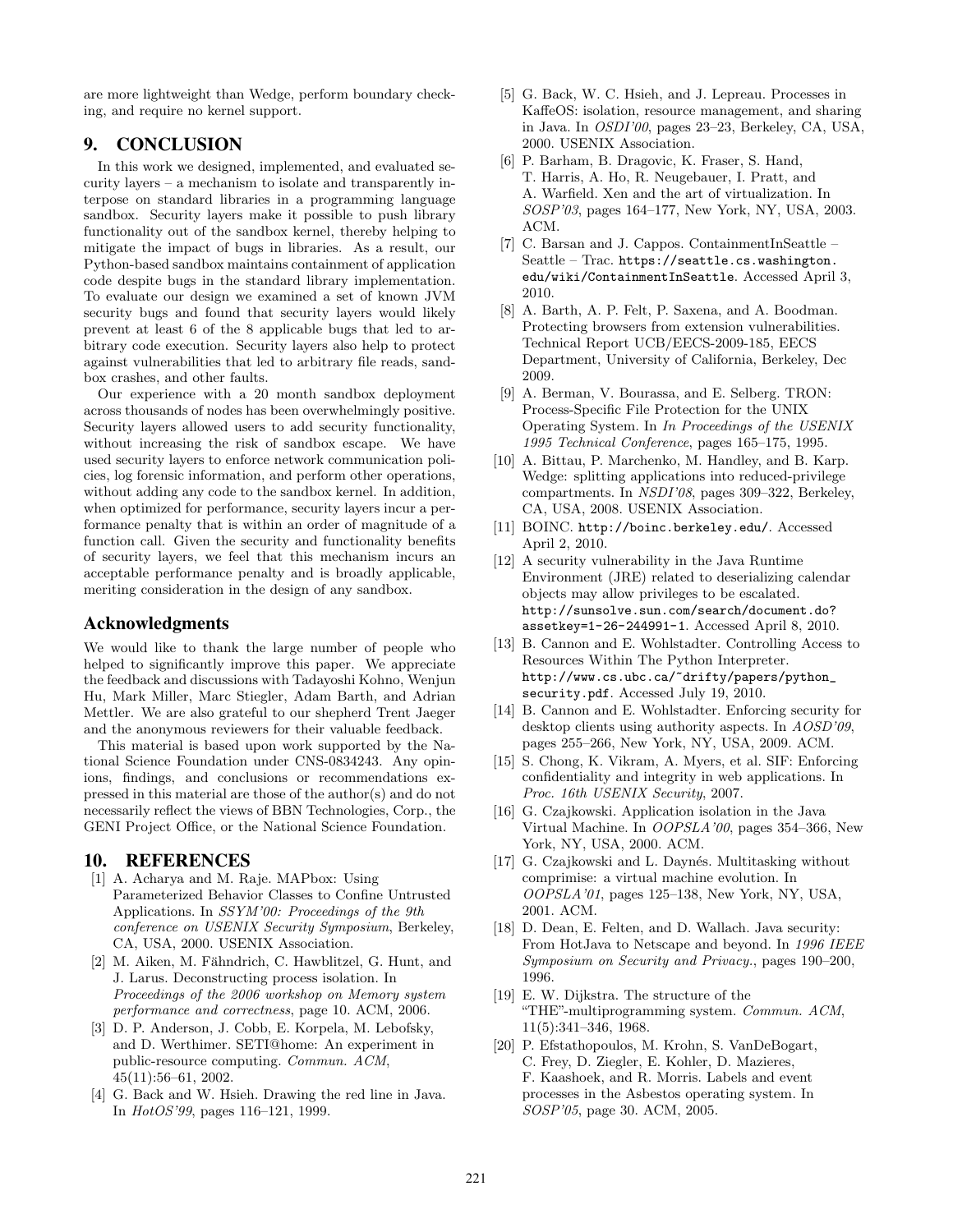- [21] U. Erlingsson. The inlined reference monitor approach to security policy enforcement. PhD thesis, Cornell, 2004.
- [22] FBJS Facebook developers wiki. http: //wiki.developers.facebook.com/index.php/FBJS. Accessed April 2, 2010.
- [23] Pwn2own 2010: interview with charlie miller. http://www.oneitsecurity.it/01/03/2010/ interview-with-charlie-miller-pwn2own/. Accessed July 26, 2010.
- [24] T. Fraser, L. Badger, and M. Feldman. Hardening cots software with generic software wrappers. Foundations of Intrusion Tolerant Systems, 0:399–413, 2003.
- [25] FutureRepyAPI Seattle. https: //seattle.cs.washington.edu/wiki/FutureRepyAPI. Accessed April 15, 2010.
- [26] T. Garfinkel. Traps and pitfalls: Practical problems in system call interposition based security tools. In NDSS'03. Citeseer, 2003.
- [27] T. Garfinkel, B. Pfaff, J. Chow, M. Rosenblum, and D. Boneh. Terra: a virtual machine-based platform for trusted computing. In SOSP'03, pages 193–206, New York, NY, USA, 2003. ACM.
- [28] I. Goldberg, D. Wagner, R. Thomas, and E. A. Brewer. A secure environment for untrusted helper applications confining the Wily Hacker. In SSYM'96: Proceedings of the 6th conference on USENIX Security Symposium, Focusing on Applications of Cryptography, Berkeley, CA, USA, 1996. USENIX Association.
- [29] C. Hawblitzel, C.-C. Chang, G. Czajkowski, D. Hu, and T. von Eicken. Implementing multiple protection domains in Java. In USENIX ATC'98, pages 22–22, Berkeley, CA, USA, 1998. USENIX Association.
- [30] Learn about Java technology. http://www.java.com/en/about/, Accessed April 8, 2010.
- [31] P. A. Karger, M. E. Zurko, D. W. Bonin, A. H. Mason, and C. E. Kahn. A Retrospective on the VAX VMM Security Kernel. IEEE Trans. Softw. Eng., 17(11):1147–1165, 1991.
- [32] S. Koivu. Calendar bug. http://slightlyrandombrokenthoughts.blogspot. com/2008/12/calendar-bug.html. Accessed April 8, 2010.
- [33] B. Lampson. Computer security in the real world. Computer, 37:37–46.
- [34] H. M. Levy. *Capability-Based Computer Systems*. Butterworth-Heinemann, Newton, MA, USA, 1984.
- [35] S. Li and G. Tan. Finding bugs in exceptional situations of JNI programs. In CCS'09, pages 442–452, New York, NY, USA, 2009. ACM.
- [36] P. Loscocco and S. Smalley. Integrating flexible support for security policies into the Linux operating system. In USENIX ATC'01, pages 29–40, 2001.
- [37] S. Maffeis, J. Mitchell, and A. Taly. An operational semantics for JavaScript. Programming Languages and Systems, pages 307–325.
- [38] A. Mettler, D. Wagner, and T. Close. Joe-E: A security-oriented subset of Java. In Network and Distributed Systems Symposium. Internet Society, 2010.
- [39] M. S. Miller. Robust Composition: Towards a Unified Approach to Access Control and Concurrency Control. PhD thesis, Johns Hopkins University, Baltimore, Maryland, USA, May 2006.
- [40] A. Myers, L. Zheng, S. Zdancewic, S. Chong, and N. Nystrom. Jif: Java information flow. Software release at http://www.cs.cornell.edu/jif. Accessed April 3, 2010.
- [41] S. Oaks. *Java Security*. O'Reilly and Associates, Inc., Sebastopol, CA, USA, 2001.
- [42] N. Paul and D. Evans. Comparing Java and .NET security: Lessons learned and missed. Computers and Security, pages 338–350. Volume 25, Issue 5, July 2006.
- [43] PlanetLab. http://www.planet-lab.org. Accessed April 2, 2010.
- [44] N. Provos. Improving host security with system call policies. In Proceedings of the 12th USENIX Security Symposium, volume 1, page 10. Washington, DC, 2003.
- [45] PTrace. http://en.wikipedia.org/wiki/Ptrace. Accessed April 2, 2010.
- [46] Fujitsu Java Runtime Environment reflection API vulnerability. http://jvndb.jvn.jp/en/contents/ 2005/JVNDB-2005-000705.html, Accessed April 8, 2010.
- [47] Sun Java Runtime Environment reflection API privilege elevation vulnerabilities. http://www.kb.cert.org/vuls/id/974188, Accessed April 8, 2010.
- [48] Section 5 the three parts of the default sandbox. http://www.securingjava.com/chapter-two/ chapter-two-5.html. Accessed April 8, 2010.
- [49] Seattle: Open peer-to-peer computing. http://seattle.cs.washington.edu/. Accessed April 3, 2010.
- [50] V. Simonet and I. Rocquencourt. Flow Caml in a nutshell. In Proceedings of the first APPSEM-II workshop, pages 152–165. Citeseer, 2003.
- [51] L. Singaravelu, C. Pu, H. Härtig, and C. Helmuth. Reducing TCB complexity for security-sensitive applications: three case studies. In  $EuroSus'06$ , pages 161–174, New York, NY, USA, 2006. ACM.
- [52] E. G. Sirer, R. Grimm, A. J. Gregory, and B. N. Bershad. Design and implementation of a distributed virtual machine for networked computers. In SOSP'99, pages 202–216, New York, NY, USA, 1999. ACM.
- [53] M. Stiegler and M. Miller. How Emily tamed the Caml. Technical Report HPL-2006-116, Advanced Architecture Program. HP Laboratories Palo Alto, 2006.
- [54] G. Tan and J. Croft. An empirical security study of the native code in the JDK. In Proceedings of the USENIX Security Symposium, pages 365–377, Berkeley, CA, USA, 2008. USENIX Association.
- [55] J. Viega, J. Bloch, and P. Chandra. Applying aspect-oriented programming to security. Cutter IT Journal, 14(2):31–39, 2001.
- [56] R. Wahbe, S. Lucco, T. Anderson, and S. Graham. Efficient software-based fault isolation. In SOSP'94, page 216. ACM, 1994.
- [57] R. N. M. Watson. Exploiting concurrency